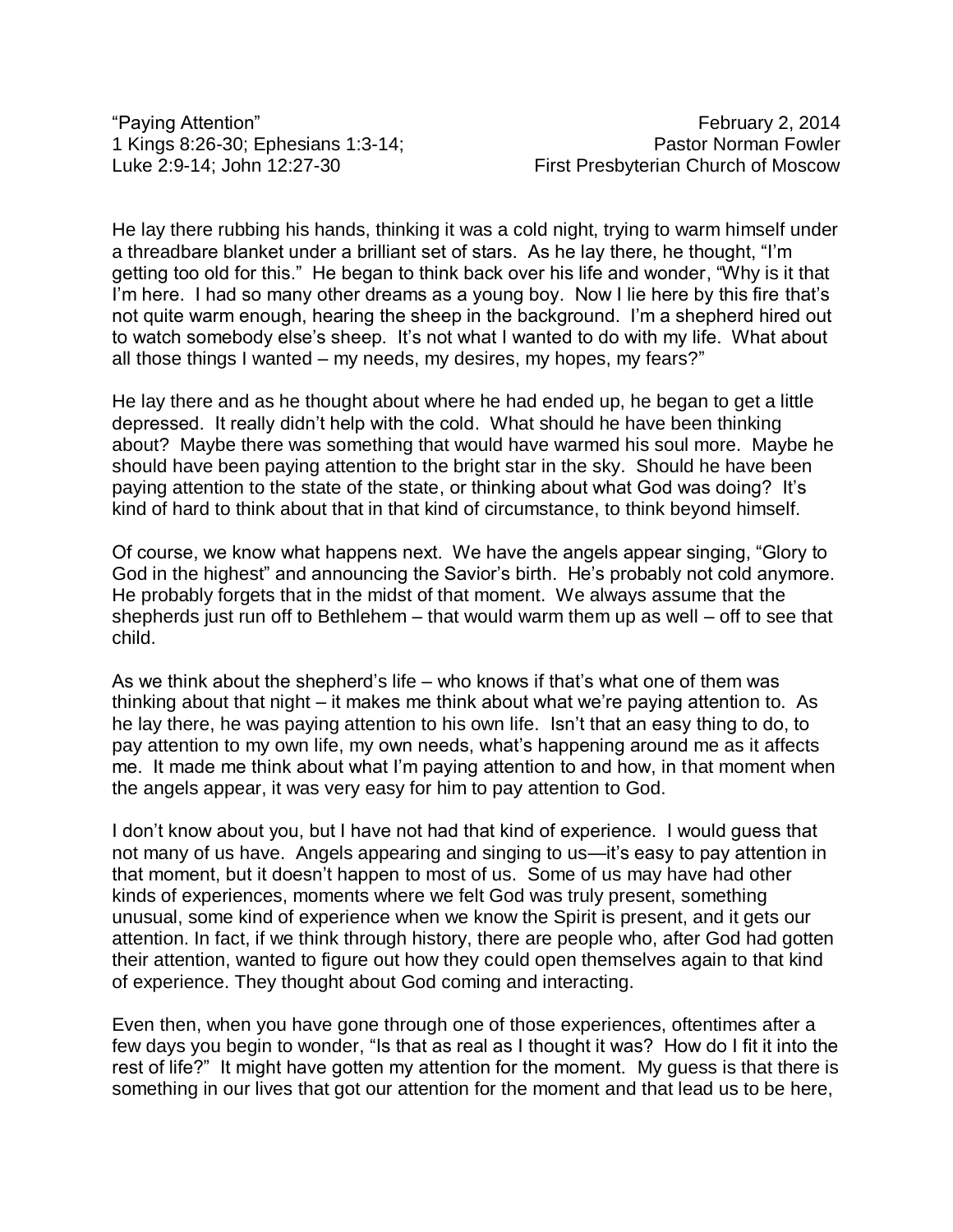for example, thinking about God. How easy it is as we even come here to just think about what I need from God. But I wonder how much attention we pay to God.

So, I think we can solve that by making a big sign telling us to PAY ATTENTION. That will do it. Or, at least I wish it would. When we think about what we're paying attention to, just to say "Pay attention!" probably doesn't matter that much. Maybe if I added flashing lights and really good graphics, would we pay attention then? We have a lot of things out there doing that exact thing to us to get our attention. PAY ATTENTION, it says. Pay attention. But what do we pay attention to?

Maybe if we had angels show up in our lives, we would pay attention. Maybe. But it makes me think what do I really pay attention to and why? Sometimes it's simply something that gets my attention, but generally there's something more. I need to know why I should pay attention. There's a way in which I pay attention to the things that are important to me. So I guess the question is, in a sense, is God important enough to pay attention to? We tend to answer that "yes." God deserves our attention, right? If nothing else because God is incredibly incredible. Making the world, giving us life, all these wonderful incredible things. If we really stop and think about it a minute, God must be pretty incredible. How many times can I use the word incredible? Pay attention. God deserves it. That's one reason.

We just got done with a series of sermons on three different gifts God has given us. He gave us the gift of light coming and showing us anew our lives. He gave us the gift of new life and life itself. And last week, we talked about the gift of grace. Someone who gives us all those things is worth paying attention to. Another reason to pay attention.

Then, if that weren't enough, this one who comes to us can show us the way through life, and has a will that is important to pay attention to because it matters about how things turn out for us. It might be valuable to pay attention to the will of God, because that will influences our lives and the world around us and how things all end up.

So there are at least three reasons to pay attention. I think there's another thing that happens when we begin to pay attention and that's that God pulls us together into a community and creates a family of faith. I think it's an intrinsic need that we have to be part of a community. When we pay attention to what God is doing, we get pulled into community. It's a valuable thing. It's one of the things he's doing by gathering us around the table. He's pulling us into a community. But another thing, I'll make this the final thing, is that he's calling us into relationship. That's part of what he's doing at the table as well. It's not just forming a community; it's a community with God through Jesus Christ. He's inviting us into a relationship with that incredible God. I've just mentioned at least five reasons to pay attention to God, and yet I realize how much of my life goes on with paying much attention at all.

So I'm going to suggest that there are three things we can do: we can look, we can listen, and we can laud. We don't use that last word much, but it fit the alliteration. We can look around us. We can look and see what God has made and the wonder of it.